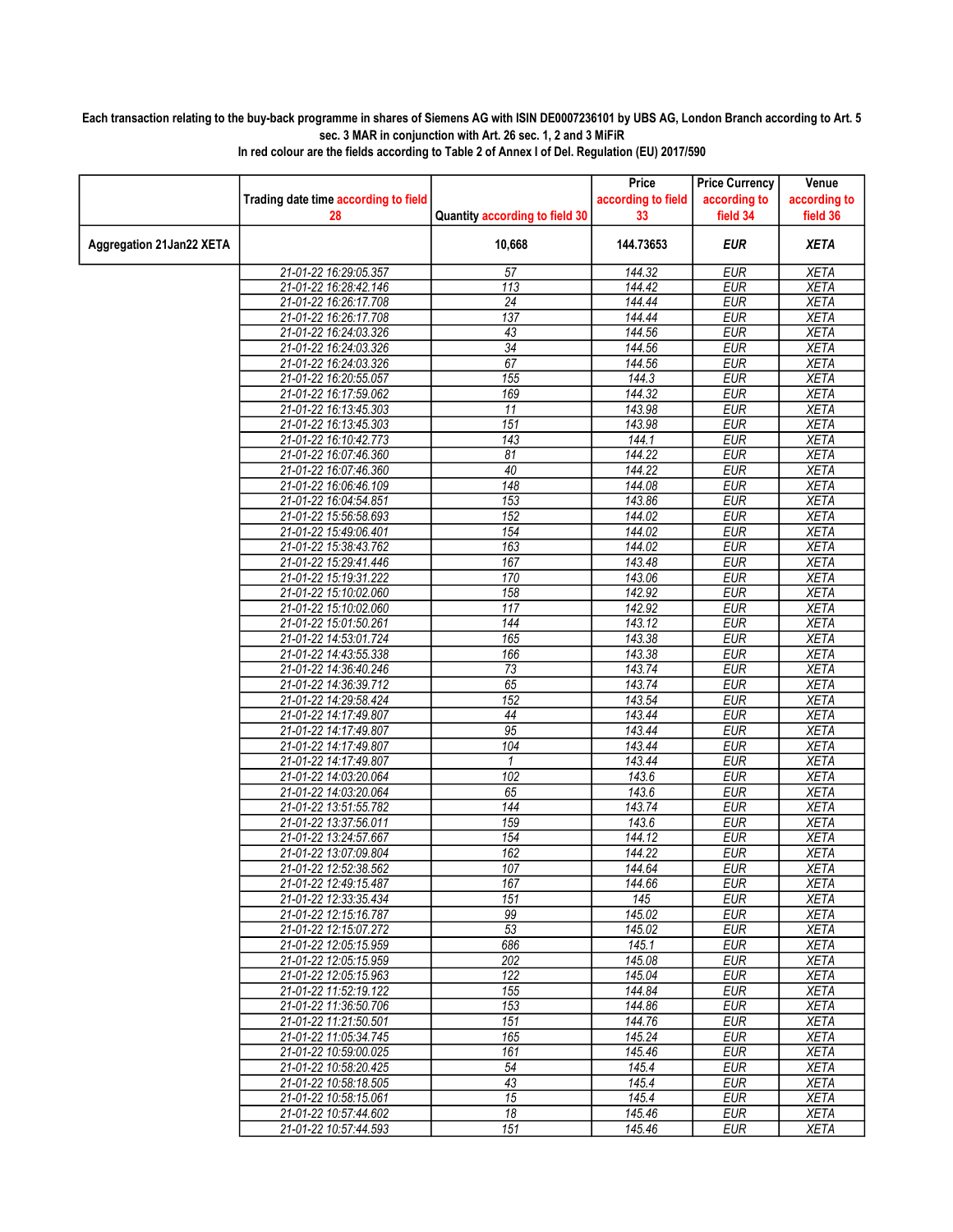| 21-01-22 10:55:42.863 | 111 | 145.46 | <b>EUR</b> | <b>XETA</b> |
|-----------------------|-----|--------|------------|-------------|
| 21-01-22 10:55:42.862 | 58  | 145.46 | <b>EUR</b> | <b>XETA</b> |
| 21-01-22 10:54:06.706 | 147 | 145.6  | <b>EUR</b> | <b>XETA</b> |
| 21-01-22 10:53:43.889 | 64  | 145.66 | <b>EUR</b> | <b>XETA</b> |
| 21-01-22 10:52:37.071 | 162 | 145.66 | <b>EUR</b> | <b>XETA</b> |
| 21-01-22 10:51:06.076 | 143 | 145.8  | <b>EUR</b> | <b>XETA</b> |
| 21-01-22 10:50:29.395 | 103 | 145.82 | <b>EUR</b> | <b>XETA</b> |
| 21-01-22 10:48:49 135 | 148 | 145.74 | <b>EUR</b> | <b>XETA</b> |
| 21-01-22 10:34:52.466 | 157 | 145.82 | <b>EUR</b> | <b>XETA</b> |
| 21-01-22 10:22:06.110 | 160 | 145.78 | <b>EUR</b> | <b>XETA</b> |
| 21-01-22 10:06:04.585 | 50  | 145.28 | <b>EUR</b> | <b>XETA</b> |
| 21-01-22 10:06:04.585 | 11  | 145.28 | <b>EUR</b> | <b>XETA</b> |
| 21-01-22 10:06:04.585 | 13  | 145.28 | <b>EUR</b> | <b>XETA</b> |
| 21-01-22 10:06:04.577 | 90  | 145.28 | <b>EUR</b> | <b>XETA</b> |
| 21-01-22 09:53:06.111 | 73  | 145.52 | <b>EUR</b> | <b>XETA</b> |
| 21-01-22 09:53:06.110 | 87  | 145.52 | <b>EUR</b> | <b>XETA</b> |
| 21-01-22 09:41:42.516 | 141 | 145.6  | <b>EUR</b> | <b>XETA</b> |
| 21-01-22 09:36:08.688 | 109 | 145.56 | <b>EUR</b> | <b>XETA</b> |
| 21-01-22 09:29:29.742 | 145 | 145.62 | <b>EUR</b> | <b>XETA</b> |
| 21-01-22 09:17:00.100 | 168 | 145.56 | <b>EUR</b> | <b>XETA</b> |
| 21-01-22 09:06:15.733 | 142 | 145.76 | <b>EUR</b> | <b>XETA</b> |
| 21-01-22 08:55:10.839 | 167 | 145.8  | <b>EUR</b> | <b>XETA</b> |
| 21-01-22 08:45:25.472 | 149 | 145.58 | <b>EUR</b> | <b>XETA</b> |
| 21-01-22 08:36:48.008 | 45  | 145.82 | <b>EUR</b> | <b>XETA</b> |
| 21-01-22 08:36:48.008 | 94  | 145.82 | <b>EUR</b> | <b>XETA</b> |
| 21-01-22 08:34:20.615 | 104 | 145.74 | <b>EUR</b> | <b>XETA</b> |
| 21-01-22 08:29:07.275 | 104 | 145.5  | <b>EUR</b> | <b>XETA</b> |
| 21-01-22 08:29:07.274 | 51  | 145.5  | <b>EUR</b> | <b>XETA</b> |
| 21-01-22 08:22:26.068 | 35  | 145.42 | <b>EUR</b> | <b>XETA</b> |
| 21-01-22 08:22:26.068 | 110 | 145.42 | <b>EUR</b> | <b>XETA</b> |
| 21-01-22 08:15:49.110 | 159 | 145.6  | <b>EUR</b> | <b>XETA</b> |
| 21-01-22 08:09:11.538 | 63  | 145.48 | <b>EUR</b> | <b>XETA</b> |
| 21-01-22 08:09:11.538 | 94  | 145.48 | <b>EUR</b> | <b>XETA</b> |
| 21-01-22 08:04:55.154 | 156 | 145.98 | <b>EUR</b> | <b>XETA</b> |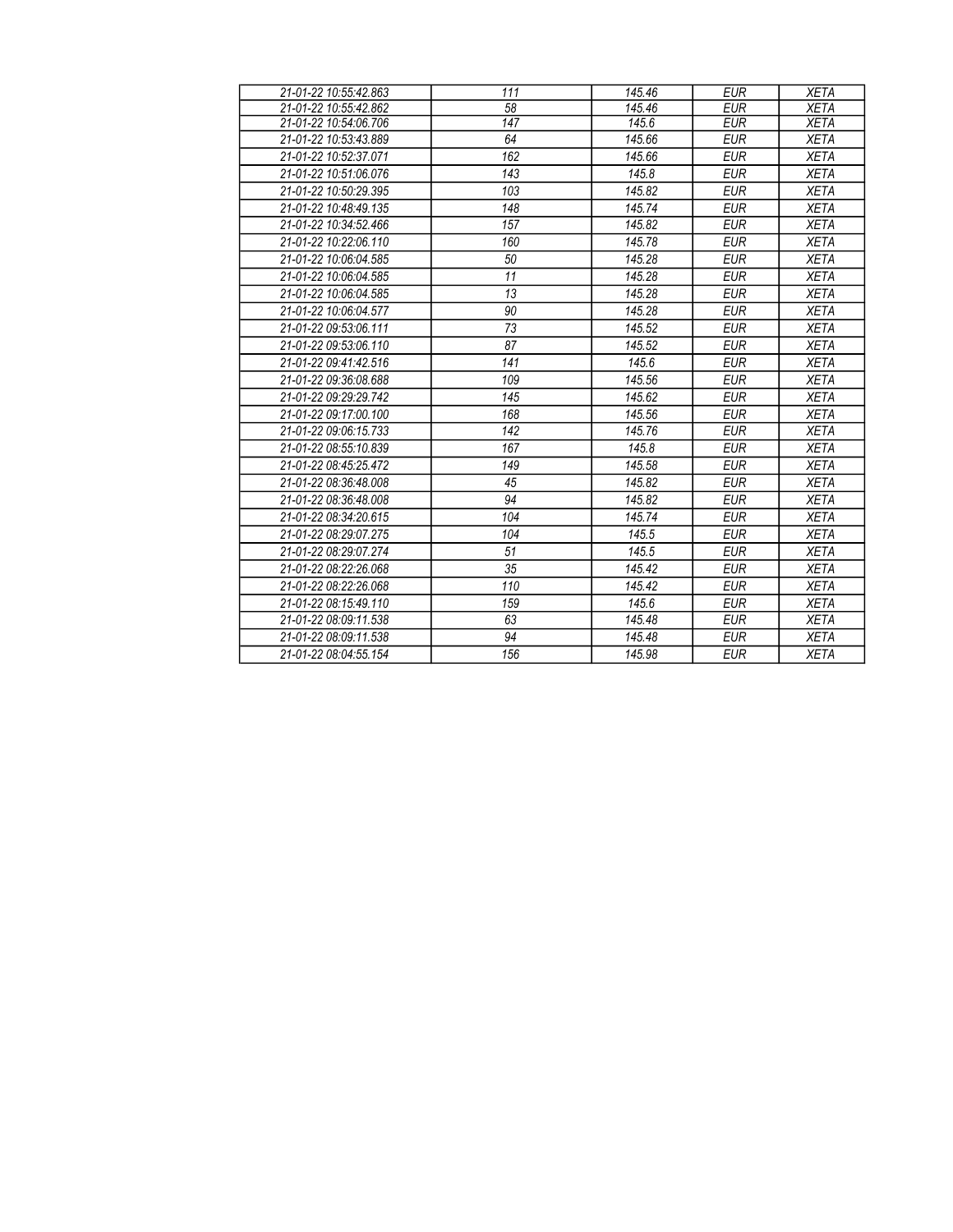## Each order relating to the buy-back programme above according to Art. 5 sec. 3 MAR in conjunction with Art. 25 sec. 1 and 2 MiFiR

In red colour are the fields according to Table 2 of the Annex of Del. Regulation (EU) 2017/580; alternatively you may report the

| Date and Time according to field 9 | <b>Segment MIC code</b><br>according to field 16 | <b>Transaction price</b><br>according to field 28 | <b>Price currency according</b><br>to field 29 | <b>Buy-sell indicator</b><br>according to field 32 |
|------------------------------------|--------------------------------------------------|---------------------------------------------------|------------------------------------------------|----------------------------------------------------|
| 21-01-22 16:29:05.357              | <b>XETA</b>                                      | 144.32                                            | <b>EUR</b>                                     | <b>BUY</b>                                         |
| 21-01-22 16:28:42.146              | <b>XETA</b>                                      | 144.42                                            | <b>EUR</b>                                     | <b>BUY</b>                                         |
| 21-01-22 16:26:17.708              | <b>XETA</b>                                      | 144.44                                            | <b>EUR</b>                                     | <b>BUY</b>                                         |
| 21-01-22 16:26:17.708              | <b>XETA</b>                                      | 144.44                                            | <b>EUR</b>                                     | <b>BUY</b>                                         |
| 21-01-22 16:24:03.326              | <b>XETA</b>                                      | 144.56                                            | <b>EUR</b>                                     | <b>BUY</b>                                         |
| 21-01-22 16:24:03.326              | <b>XETA</b>                                      | 144.56                                            | <b>EUR</b>                                     | <b>BUY</b>                                         |
| 21-01-22 16:24:03.326              | <b>XETA</b>                                      | 144.56                                            | <b>EUR</b>                                     | <b>BUY</b>                                         |
| 21-01-22 16:20:55.057              | <b>XETA</b>                                      | 144.3                                             | <b>EUR</b>                                     | <b>BUY</b>                                         |
| 21-01-22 16:17:59.062              | <b>XETA</b>                                      | 144.32                                            | <b>EUR</b>                                     | <b>BUY</b>                                         |
| 21-01-22 16:13:45.303              | <b>XETA</b>                                      | 143.98                                            | <b>EUR</b>                                     | <b>BUY</b>                                         |
| 21-01-22 16:13:45.303              | <b>XETA</b>                                      | 143.98                                            | <b>EUR</b>                                     | <b>BUY</b>                                         |
| 21-01-22 16:10:42.773              | <b>XETA</b>                                      | 144.1                                             | <b>EUR</b>                                     | <b>BUY</b>                                         |
| 21-01-22 16:07:46.360              | <b>XETA</b>                                      | 144.22                                            | <b>EUR</b>                                     | <b>BUY</b>                                         |
| 21-01-22 16:07:46.360              | <b>XETA</b>                                      | 144.22                                            | <b>EUR</b>                                     | <b>BUY</b>                                         |
| 21-01-22 16:06:46.109              | <b>XETA</b>                                      | 144.08                                            | <b>EUR</b>                                     | <b>BUY</b>                                         |
| 21-01-22 16:04:54.851              | <b>XETA</b>                                      | 143.86                                            | <b>EUR</b>                                     | <b>BUY</b>                                         |
| 21-01-22 15:56:58.693              | <b>XETA</b>                                      | 144.02                                            | <b>EUR</b>                                     | <b>BUY</b>                                         |
| 21-01-22 15:49:06.401              | <b>XETA</b>                                      | 144.02                                            | <b>EUR</b>                                     | <b>BUY</b>                                         |
| 21-01-22 15:38:43.762              | <b>XETA</b>                                      | 144.02                                            | <b>EUR</b>                                     | <b>BUY</b>                                         |
| 21-01-22 15:29:41.446              | <b>XETA</b>                                      | 143.48                                            | <b>EUR</b>                                     | <b>BUY</b>                                         |
| 21-01-22 15:19:31.222              | <b>XETA</b>                                      | 143.06                                            | <b>EUR</b>                                     | <b>BUY</b>                                         |
| 21-01-22 15:10:02.060              | <b>XETA</b>                                      | 142.92                                            | <b>EUR</b>                                     | <b>BUY</b>                                         |
| 21-01-22 15:10:02.060              | <b>XETA</b>                                      | 142.92                                            | <b>EUR</b>                                     | <b>BUY</b>                                         |
| 21-01-22 15:01:50.261              | <b>XETA</b>                                      | 143.12                                            | <b>EUR</b>                                     | <b>BUY</b>                                         |
| 21-01-22 14:53:01.724              | <b>XETA</b>                                      | 143.38                                            | <b>EUR</b>                                     | <b>BUY</b>                                         |
| 21-01-22 14:43:55.338              | <b>XETA</b>                                      | 143.38                                            | <b>EUR</b>                                     | <b>BUY</b>                                         |
| 21-01-22 14:36:40.246              | <b>XETA</b>                                      | 143.74                                            | <b>EUR</b>                                     | <b>BUY</b>                                         |
| 21-01-22 14:36:39.712              | <b>XETA</b>                                      | 143.74                                            | <b>EUR</b>                                     | <b>BUY</b>                                         |
| 21-01-22 14:29:58.424              | <b>XETA</b>                                      | 143.54                                            | <b>EUR</b>                                     | <b>BUY</b>                                         |
| 21-01-22 14:17:49.807              | <b>XETA</b>                                      | 143.44                                            | <b>EUR</b>                                     | <b>BUY</b>                                         |
| 21-01-22 14:17:49.807              | <b>XETA</b>                                      | 143.44                                            | <b>EUR</b>                                     | <b>BUY</b>                                         |
| 21-01-22 14:17:49.807              | <b>XETA</b>                                      | 143.44                                            | <b>EUR</b>                                     | <b>BUY</b>                                         |
| 21-01-22 14:17:49.807              | <b>XETA</b>                                      | 143.44                                            | <b>EUR</b>                                     | <b>BUY</b>                                         |
| 21-01-22 14:03:20.064              | <b>XETA</b>                                      | 143.6                                             | <b>EUR</b>                                     | <b>BUY</b>                                         |
| 21-01-22 14:03:20.064              | <b>XETA</b>                                      | 143.6                                             | <b>EUR</b>                                     | <b>BUY</b>                                         |
| 21-01-22 13:51:55.782              | <b>XETA</b>                                      | 143.74                                            | <b>EUR</b>                                     | <b>BUY</b>                                         |
| 21-01-22 13:37:56.011              | XETA                                             | 143.6                                             | EUR                                            | <b>BUY</b>                                         |
| 21-01-22 13:24:57.667              | <b>XETA</b>                                      | 144.12                                            | <b>EUR</b>                                     | <b>BUY</b>                                         |
| 21-01-22 13:07:09.804              | <b>XETA</b>                                      | 144.22                                            | <b>EUR</b>                                     | <b>BUY</b>                                         |
| 21-01-22 12:52:38.562              | <b>XETA</b>                                      | 144.64                                            | <b>EUR</b>                                     | <b>BUY</b>                                         |
| 21-01-22 12:49:15.487              | <b>XETA</b>                                      | 144.66                                            | <b>EUR</b>                                     | <b>BUY</b>                                         |
| 21-01-22 12:33:35.434              | <b>XETA</b>                                      | 145                                               | <b>EUR</b>                                     | <b>BUY</b>                                         |
| 21-01-22 12:15:16.787              | <b>XETA</b>                                      | 145.02                                            | <b>EUR</b>                                     | <b>BUY</b>                                         |
| 21-01-22 12:15:07.272              | <b>XETA</b>                                      | 145.02                                            | <b>EUR</b>                                     | <b>BUY</b>                                         |
| 21-01-22 12:05:15.959              | <b>XETA</b>                                      | 145.1                                             | <b>EUR</b>                                     | <b>BUY</b>                                         |
| 21-01-22 12:05:15.959              | <b>XETA</b>                                      | 145.08                                            | <b>EUR</b>                                     | <b>BUY</b>                                         |
| 21-01-22 12:05:15.963              | <b>XETA</b>                                      | 145.04                                            | EUR                                            | <b>BUY</b>                                         |
| 21-01-22 11:52:19.122              | <b>XETA</b>                                      | 144.84                                            | <b>EUR</b>                                     | <b>BUY</b>                                         |